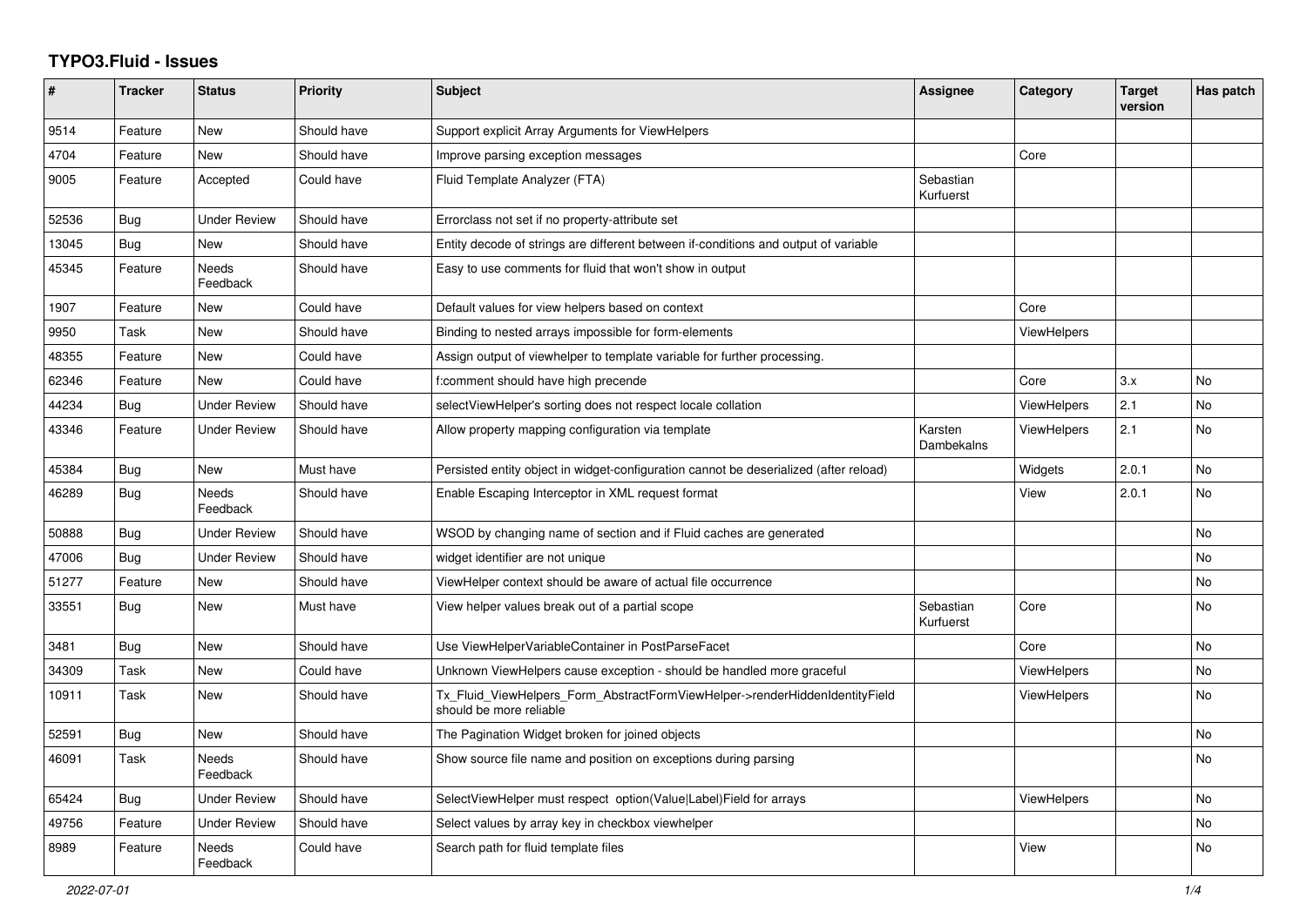| ∦     | <b>Tracker</b> | <b>Status</b>            | <b>Priority</b>      | <b>Subject</b>                                                                                | <b>Assignee</b>        | Category    | <b>Target</b><br>version | Has patch |
|-------|----------------|--------------------------|----------------------|-----------------------------------------------------------------------------------------------|------------------------|-------------|--------------------------|-----------|
| 39990 | Bug            | New                      | Should have          | Same form twice in one template: hidden fields for empty values are only rendered<br>once     |                        | Core        |                          | No        |
| 33215 | Feature        | New                      | Should have          | RFC: Dynamic values in ObjectAccess paths                                                     |                        |             |                          | No.       |
| 38369 | Bug            | New                      | Must have            | Resource ViewHelpers should not fall back to request package                                  |                        | View        |                          | No        |
| 54195 | Task           | New                      | Should have          | Rename and move FormViewHelper's errorClass value, currently 'f3-form-error'                  | Adrian Föder           | ViewHelpers |                          | No        |
| 43072 | Task           | New                      | Should have          | Remove TOKENS for adding templates fallback in Backporter                                     |                        | View        |                          | No.       |
| 43071 | Task           | New                      | Should have          | Remove TOKENS for adding fallback teplates in B                                               |                        |             |                          | No        |
| 42743 | Task           | New                      | Should have          | Remove inline style for hidden form fields                                                    |                        |             |                          | No        |
| 39936 | Feature        | New                      | Should have          | registerTagAttribute should handle default values                                             |                        | ViewHelpers |                          | No        |
| 34682 | Bug            | <b>Under Review</b>      | Should have          | Radio Button missing checked on validation error                                              |                        | ViewHelpers |                          | No.       |
| 36655 | Bug            | <b>New</b>               | Should have          | <b>Pagination Links</b>                                                                       |                        | Widgets     |                          | No.       |
| 53806 | Bug            | <b>Under Review</b>      | Should have          | Paginate widget maximumNumberOfLinks rendering wrong number of links                          | Bastian<br>Waidelich   | Widgets     |                          | No        |
| 60271 | Feature        | <b>New</b>               | Should have          | Paginate viewhelper, should also support arrays                                               |                        |             |                          | No        |
| 5933  | Feature        | Accepted                 | Should have          | Optional section rendering                                                                    | Sebastian<br>Kurfuerst | ViewHelpers |                          | No        |
| 40064 | Bug            | New                      | Must have            | Multiselect is not getting persisted                                                          |                        | ViewHelpers |                          | No        |
| 33628 | Bug            | Needs<br>Feedback        | Must have            | Multicheckboxes (multiselect) for Collections don't work                                      | Christian Müller       | ViewHelpers |                          | No        |
| 42397 | Feature        | New                      | Should have          | Missing viewhelper for general links                                                          |                        |             |                          | No        |
| 28549 | Bug            | New                      | Should have          | make widgets cacheable, i.e. not implement childnodeaccess interface                          |                        |             |                          | No        |
| 30555 | Feature        | <b>New</b>               | Could have           | Make TagBuilder more extensible                                                               |                        | Core        |                          | No        |
| 26658 | Task           | New                      | Won't have this time | Make Form ViewHelpers consistent                                                              |                        | ViewHelpers |                          | No        |
| 27607 | Bug            | New                      | Must have            | Make Fluid comparisons work when first element is STRING, second is NULL.                     |                        | Core        |                          | No        |
| 33394 | Feature        | <b>Needs</b><br>Feedback | Should have          | Logical expression parser for BooleanNode                                                     | <b>Tobias Liebig</b>   | Core        |                          | No        |
| 51100 | Feature        | New                      | Must have            | Links with absolute URI should have the option of URI Scheme                                  |                        | ViewHelpers |                          | No        |
| 8491  | Task           | Needs<br>Feedback        | Should have          | link.action and uri.action differ in absolute argument                                        | Karsten<br>Dambekalns  | ViewHelpers |                          | No        |
| 37095 | Feature        | New                      | Should have          | It should be possible to set a different template on a Fluid TemplateView inside an<br>action | Christopher<br>Hlubek  |             |                          | No        |
| 55008 | Bug            | <b>Under Review</b>      | Should have          | Interceptors should be used in Partials                                                       | Christian Müller       |             |                          | No        |
| 57885 | Bug            | New                      | Must have            | Inputs are cleared from a second form if the first form produced a vallidation error          |                        |             |                          | No        |
| 56237 | Task           | New                      | Should have          | in-line (Condition) View Helpers should not evaluate on parsing                               |                        |             |                          | No        |
| 28553 | <b>Bug</b>     | New                      | Should have          | improve XHProf test setup                                                                     |                        |             |                          | No        |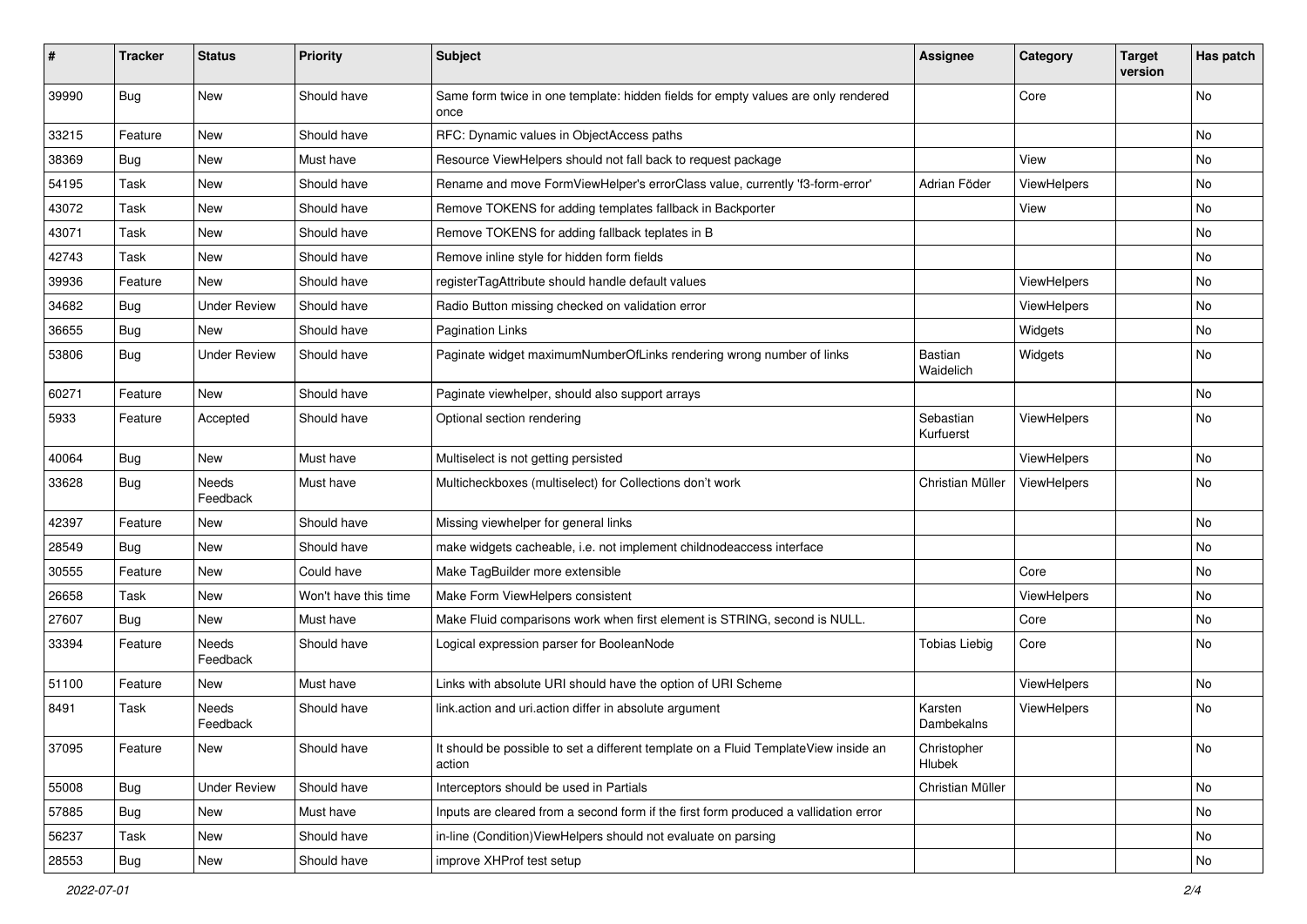| #     | <b>Tracker</b> | <b>Status</b>       | Priority             | Subject                                                                                                     | <b>Assignee</b>        | Category    | <b>Target</b><br>version | Has patch |
|-------|----------------|---------------------|----------------------|-------------------------------------------------------------------------------------------------------------|------------------------|-------------|--------------------------|-----------|
| 59057 | Bug            | <b>Under Review</b> | Must have            | Hidden empty value fields shoud be disabled when related field is disabled                                  | Bastian<br>Waidelich   | ViewHelpers |                          | <b>No</b> |
| 45394 | Task           | New                 | Should have          | Forwardport Unit test for standalone view                                                                   |                        | View        |                          | No        |
| 5636  | Task           | <b>Under Review</b> | Must have            | Form_RadioViewHelper and CheckBoxViewHelper miss check for existing object<br>before it is accessed.        |                        |             |                          | No        |
| 47669 | Task           | New                 | Should have          | FormViewHelper does not define the default request method                                                   |                        |             |                          | <b>No</b> |
| 58983 | <b>Bug</b>     | New                 | Should have          | format.date does not respect linebreaks and throws exception                                                |                        |             |                          | No        |
| 8648  | Bug            | New                 | Should have          | format.crop ViewHelper should support all features of the crop stdWrap function                             |                        | ViewHelpers |                          | No        |
| 49038 | Bug            | New                 | Must have            | form.select does not select the first item if prependOptionValue is used                                    |                        |             |                          | No        |
| 10472 | Feature        | New                 | Could have           | <b>Fluid Standalone distribution</b>                                                                        |                        | Core        |                          | No        |
| 37619 | Bug            | New                 | Should have          | Fatal Error when using variable in name attribute of Section ViewHelper                                     |                        | ViewHelpers |                          | No        |
| 31955 | Feature        | New                 | Should have          | f:uri.widget                                                                                                |                        | Widgets     |                          | No        |
| 58921 | Bug            | New                 | Should have          | f:form.* VHs crash if NOT inside f:form but followed by f:form                                              |                        |             |                          | No        |
| 49600 | Bug            | <b>New</b>          | Should have          | f:form tag shown as a HTML on frontend                                                                      |                        | ViewHelpers |                          | <b>No</b> |
| 45153 | Feature        | New                 | Should have          | f:be.menus.actionMenuItem - Detection of the current select option is insufficient                          |                        |             |                          | No        |
| 54284 | Bug            | New                 | Should have          | Default Option for Switch/Case VH                                                                           |                        | ViewHelpers |                          | No        |
| 3725  | Feature        | <b>New</b>          | Could have           | <b>CSS Engine</b>                                                                                           | Christian Müller       | ViewHelpers |                          | <b>No</b> |
| 52640 | Feature        | <b>Under Review</b> | Should have          | Create an UnlessViewHelper as opposite to the IfViewHelper                                                  | Marc Neuhaus           |             |                          | No        |
| 26664 | Task           | New                 | Won't have this time | Clean up Form ViewHelpers                                                                                   |                        | ViewHelpers |                          | <b>No</b> |
| 38130 | Feature        | New                 | Should have          | Checkboxes and multiple select fields should have an assignable default value                               |                        |             |                          | No        |
| 60181 | Feature        | New                 | Could have           | Caching mechanism for Fluid Views/Templates                                                                 |                        | View        |                          | No        |
| 3291  | Feature        | Needs<br>Feedback   | Should have          | Cacheable viewhelpers                                                                                       |                        |             |                          | No        |
| 46545 | Feature        | New                 | Should have          | Better support for arrays in options of SelectViewHelper                                                    |                        |             |                          | No        |
| 12863 | Bug            | New                 | Should have          | Attributes of a viewhelper can't contain a '-'                                                              | Sebastian<br>Kurfuerst | Core        |                          | <b>No</b> |
| 36410 | Feature        | New                 | Should have          | Allow templates to send arguments back to layout                                                            |                        | ViewHelpers |                          | <b>No</b> |
| 40081 | Feature        | New                 | Should have          | Allow assigned variables as keys in arrays                                                                  |                        |             |                          | No        |
| 60003 | Feature        | New                 | Should have          | Add required-Attribute to f:form.password                                                                   |                        | ViewHelpers |                          | NO.       |
| 46257 | Feature        | <b>Under Review</b> | Should have          | Add escape sequence support for Fluid                                                                       |                        | Core        |                          | No        |
| 28552 | Bug            | New                 | Should have          | (v5) write ViewHelper test for compiled run; adjust functional test to do two passes<br>(uncached & cached) |                        |             |                          | No        |
| 28550 | Bug            | New                 | Should have          | (v4) make widgets cacheable, i.e. not implement childnodeaccess interface                                   |                        |             |                          | No        |
| 28554 | <b>Bug</b>     | New                 | Should have          | (v4) implement feature flag to disable caching                                                              |                        |             |                          | No        |